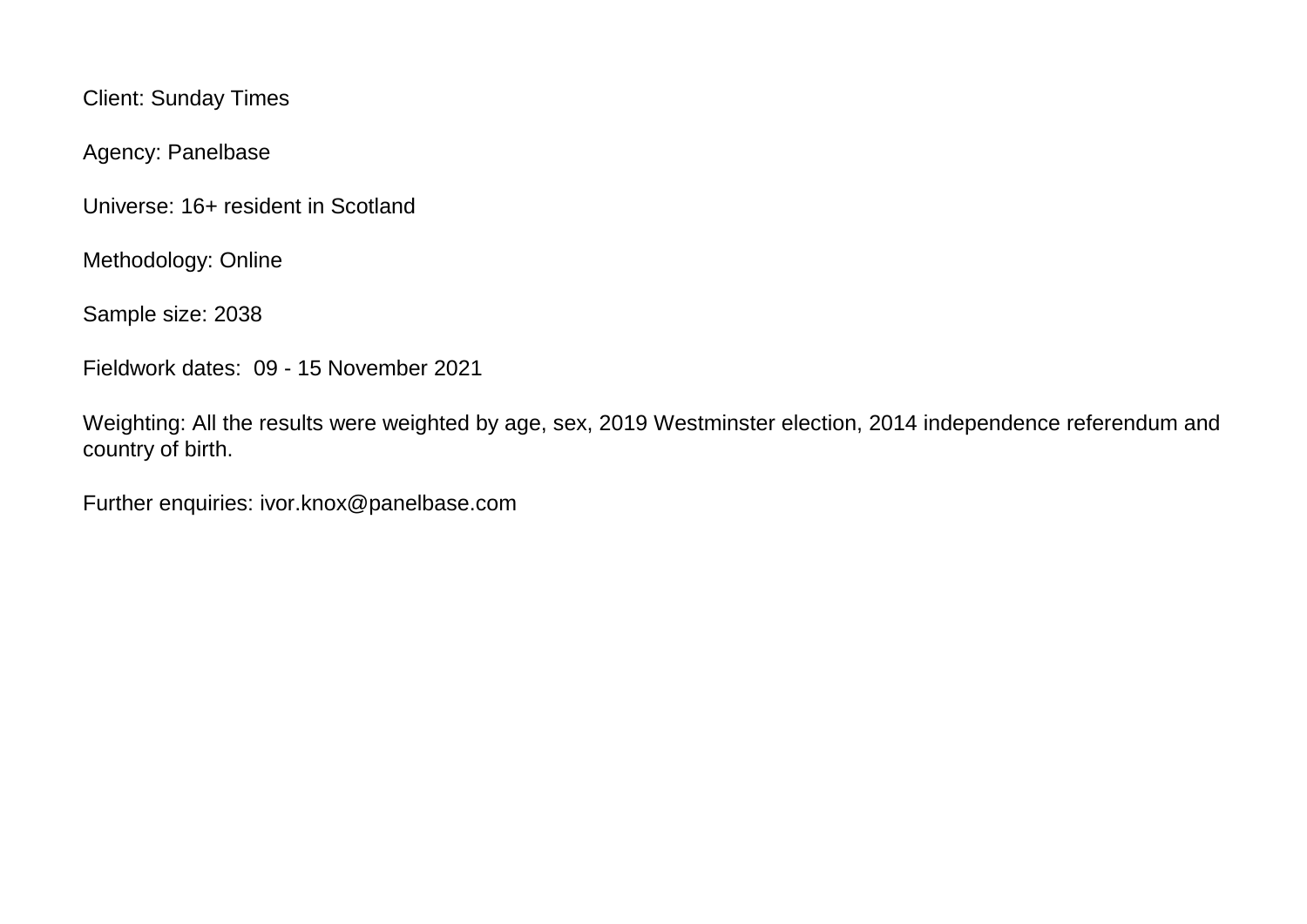| Base: 2,038                                                                                                                                              |                                             | Total             | Gender x Age        |                         |                       |                       |                     |                 | S3. Social Grading |                   | 2019 Westminster      |                             |                            |                | 2014 Independence<br>Referendum |                   |                   | Country of Birth      |                                |               |
|----------------------------------------------------------------------------------------------------------------------------------------------------------|---------------------------------------------|-------------------|---------------------|-------------------------|-----------------------|-----------------------|---------------------|-----------------|--------------------|-------------------|-----------------------|-----------------------------|----------------------------|----------------|---------------------------------|-------------------|-------------------|-----------------------|--------------------------------|---------------|
|                                                                                                                                                          |                                             |                   | Male 16-<br>34      | Male 35- Male 55+<br>54 |                       | Female<br>$16 - 34$   | Female<br>$35 - 54$ | Female<br>$55+$ | ABC1               | C <sub>2</sub> DE | CON                   | LAB                         | Lib Dem                    | SNP            | Yes                             | No                | I did not<br>vote |                       | Scotland England               | Other         |
| Total                                                                                                                                                    |                                             | 2038<br>(2038)    | 299<br>(286)        | 313<br>(294)            | 370<br>(381)          | 295<br>(297)          | 329<br>(338)        | 427<br>(437)    | 1136<br>(1132)     | 872<br>(877)      | 413<br>(429)          | 306<br>(304)                | 156<br>(110)               | 740<br>(761)   | 762<br>(850)                    | 943<br>(855)      | 333<br>(333)      | 1692<br>(1613)        | 183<br>(263)                   | 163<br>(162)  |
| ST9. Should Nicola Sturgeon<br>remain as Scottish First Minister<br>for at least the duration of the<br>current parliamentary term<br>(until 2026)?      | <b>Base: All respondents</b>                | 2038<br>(2038)    | 299<br>(286)        | 313<br>(294)            | 370<br>(381)          | 295<br>(297)          | 329<br>(338)        | 427<br>(437)    | 1136<br>(1132)     | 872<br>(877)      | 413<br>(429)          | 306<br>(304)                | 156<br>(110)               | 740<br>(761)   | 762<br>(850)                    | 943<br>(855)      | 333<br>(333)      | 1692<br>(1613)        | 183<br>(263)                   | 163<br>(162)  |
|                                                                                                                                                          | ------------------------------------<br>Yes | 1059<br>52%       | 189<br>63%          | 161<br>52%              | 169<br>46%            | 161<br>54%            | 179<br>54%          | 197<br>46%      | 584<br>51%         | 464<br>53%        | 74<br>18%             | 126<br>41%                  | 56<br>36%                  | 628<br>85%     | 594<br>78%                      | 303<br>32%        | 162<br>49%        | 902<br>53%            | 84<br>46%                      | <br>73<br>45% |
|                                                                                                                                                          | No                                          | 699<br>34%        | 71<br>24%           | 123<br>39%              | 162<br>44%            | 71<br>24%             | 93<br>28%           | 176<br>41%      | 397<br>35%         | 293<br>34%        | 295<br>71%            | 137<br>45%                  | 71<br>46%                  | 70<br>9%       | 107<br>14%                      | 512<br>54%        | 81<br>24%         | 581<br>34%            | 78<br>42%                      | 41<br>25%     |
|                                                                                                                                                          | Don't know                                  | 280<br>14%        | 39<br>13%           | 28<br>9%                | 38<br>10%             | 63<br>21%             | 57<br>17%           | 54<br>13%       | 156<br>14%         | 114<br>13%        | 44<br>11%             | 43<br>14%                   | 28<br>18%                  | 42<br>6%       | 61<br>8%                        | 129<br>14%        | 90<br>27%         | 209<br>12%            | 22<br>12%                      | 49<br>30%     |
| ST10. If Nicola Sturgeon<br>stepped down as First Minister<br>at some point in the next few<br>years, who do you think should<br>be the next SNP leader? | <b>Base: All respondents</b>                | 2038<br>(2038)    | 299<br>(286)        | 313<br>(294)            | 370<br>(381)          | 295<br>(297)          | 329<br>(338)        | 427<br>(437)    | 1136<br>(1132)     | 872<br>(877)      | 413<br>(429)          | 306<br>(304)                | 156<br>(110)               | 740<br>(761)   | 762<br>(850)                    | 943<br>(855)      | 333<br>(333)      | 1692<br>(1613)        | 183<br>(263)                   | 163<br>(162)  |
|                                                                                                                                                          | Ian Blackford                               | 107<br>5%         | 29<br>10%           | 14<br>5%                | 32<br>9%              | 12<br>4%              | 2%                  | 13<br>3%        | 53<br>5%           | 53<br>6%          | 12<br>3%              | 21<br>7%                    | 3%                         | 58<br>8%       | 66<br>9%                        | 33<br>3%          | 3%                | 94<br>6%              | 4%                             | 4%            |
|                                                                                                                                                          | Angus Robertson                             | 82<br>4%          | 13<br>4%            | 14<br>4%                | 30 <sup>1</sup><br>8% | 2%                    | 14<br>4%            | 1%              | 54<br>5%           | 29<br>3%          | 2%                    | 3%                          | 3%                         | 55<br>7%       | 54<br>7%                        | 21<br>2%          | 2%                | 77<br>5%              | 3<br>2%                        | 1%            |
|                                                                                                                                                          | Kate Forbes                                 | 143<br>7%         | 19<br>6%            | 27 <sup>1</sup><br>9%   | 28<br>8%              | 16<br>6%              | 18<br>5%            | 34<br>8%        | 86<br>8%           | 54<br>6%          | 21 <sup>1</sup><br>5% | 15<br>5%                    | 11 <sup>1</sup><br>7%      | 83<br>11%      | 75<br>10%                       | 56<br>6%          | 12<br>4%          | 123<br>7%             | 10<br>5%                       | 10<br>6%      |
|                                                                                                                                                          | Humza Yousaf                                | 109<br>5%         | 27<br>9%            | 15<br>5%                | 18<br>5%              | 20<br>7%              | 11<br>3%            | 18<br>4%        | 76<br>7%           | 32<br>4%          | 20<br>5%              | 26<br>8%                    | 11<br>7%                   | 43<br>6%       | 42<br>6%                        | 58<br>6%          | $\alpha$<br>3%    | 97<br>6%              | 10<br>6%                       | 1%            |
|                                                                                                                                                          | Keith Brown                                 | 28<br>1%          | 13<br>4%            | 3%                      | 1%                    | $< 1\%$               | $< 1\%$             | < 1%            | 17<br>1%           | 11<br>1%          | $< 1\%$               | 10 <sub>1</sub><br>3%       | $< 1\%$                    | 11<br>2%       | 14<br>2%                        | 12<br>1%          | $< 1\%$           | 23 <sup>1</sup><br>1% | $\overline{\phantom{0}}$<br>1% | 2%            |
|                                                                                                                                                          | Michael Matheson                            | 33<br>2%          | 18<br>6%            | 1%                      | $< 1\%$               | $< 1\%$               | $< 1\%$             | $< 1\%$         | 21<br>2%           | 11<br>1%<br>---   | $< 1\%$<br>-----      | 3%<br>----                  | 4%                         | 10<br>1%<br>.  | 16<br>2%                        | 14<br>1%<br>----- | $< 1\%$           | 30<br>2%<br>.         | < 1%                           | 1%            |
|                                                                                                                                                          | John Swinney                                | 127<br>6%         | 28<br>9%<br>$\circ$ | 20<br>7%<br>17          | 21<br>6%              | 14<br><b>5%</b><br>10 | 18<br>6%<br>8       | 26<br>6%<br>35  | 69<br>6%<br>77     | 56<br>6%<br>34    | 19<br>5%              | 25 <sub>1</sub><br>8%<br>18 | 13 <sup>1</sup><br>8%<br>8 | 55<br>7%<br>34 | 55<br>7%<br>45                  | 60<br>6%<br>61    | 13<br>4%          | 111<br>7%<br>100      | 8<br>4%<br>6                   | 6%            |
|                                                                                                                                                          | Joanna Cherry<br>Don't know                 | 111<br>5%<br>1297 | 3%<br>143           | 6%<br>193               | 31<br>8%<br>204       | 3%<br>212             | 3%<br>250           | 8%<br>291       | 7%<br>683          | 4%<br>591         | 40<br>10%<br>288      | 6%<br>175                   | 5%<br>95                   | 5%<br>390      | 6%<br>395                       | 7%<br>629         | 1%<br>273         | 6%<br>1038            | 3%<br>137                      | 3%<br>122     |
|                                                                                                                                                          |                                             | 64%               | 48%                 | 62%                     | 55%                   | 72%                   | 76%                 | 68%             | 60%                | 68%               | 70%                   | 57%                         | 61%                        | 53%            | 52%                             | 67%               | 82%               | 61%                   | 75%                            | 75%           |